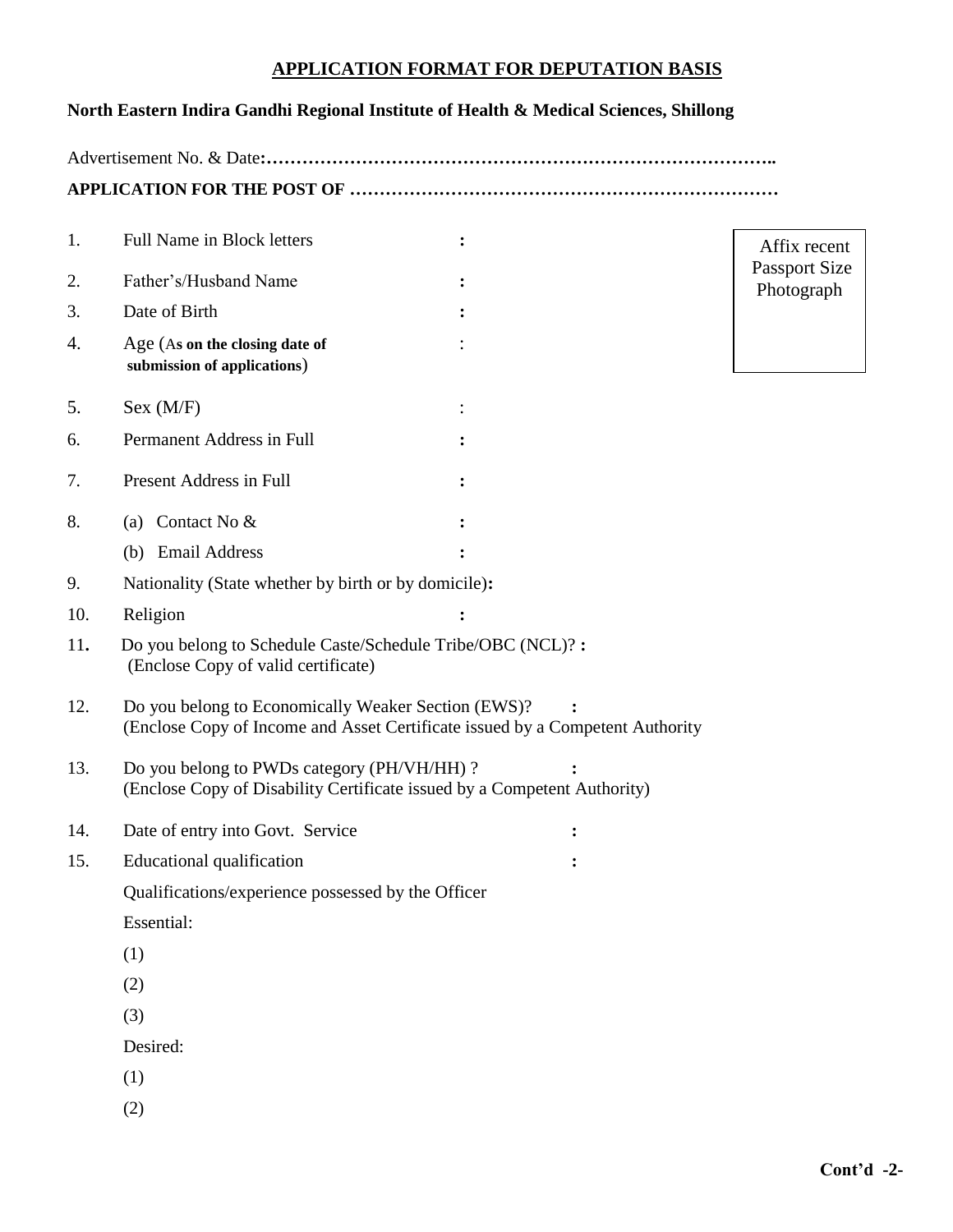- 16. Please state clearly whether in the light of **:** entries made by you above, you meet the requirement of the post.
- 17. Details of employment, in chronological order. **:** Enclose a separate sheet, duly authenticated by your signature, if the space below is insufficient

| Office/Instt/Org | Post           | From | To             | Scale  | Nature of appointment    | Nature of    |
|------------------|----------------|------|----------------|--------|--------------------------|--------------|
|                  | Held           |      |                | of Pay | (i.e whether             | Duties       |
|                  |                |      |                |        | regular/adhoc/deputation |              |
|                  | $\overline{2}$ | 3    | $\overline{4}$ | 5      | 6                        | $\mathbf{r}$ |
|                  |                |      |                |        |                          |              |
|                  |                |      |                |        |                          |              |
|                  |                |      |                |        |                          |              |
|                  |                |      |                |        |                          |              |
|                  |                |      |                |        |                          |              |
|                  |                |      |                |        |                          |              |
|                  |                |      |                |        |                          |              |
|                  |                |      |                |        |                          |              |

- 18. Name of the post held substantive, if any and **:** scale of pay thereof.
- 19. Present Pay and date from which it is drawn **:** (Scale in which drawn also to be indicated)
- 20. Additional details about present employment **:** Please state whether working under
	- (a) Central Government
	- (b) State Government
	- (c) Autonomous organizations
	- (d) Government undertaking
- 21. Additional information, if any which you would like **:** to mention in support of your suitability for the post. Enclose a separate sheet, if the space is insufficient
- 22. Whether the officer satisfies all the conditions **:** Prescribed for the post viz. qualification, experience and service in analogous posts
- 23. Remarks if any **:**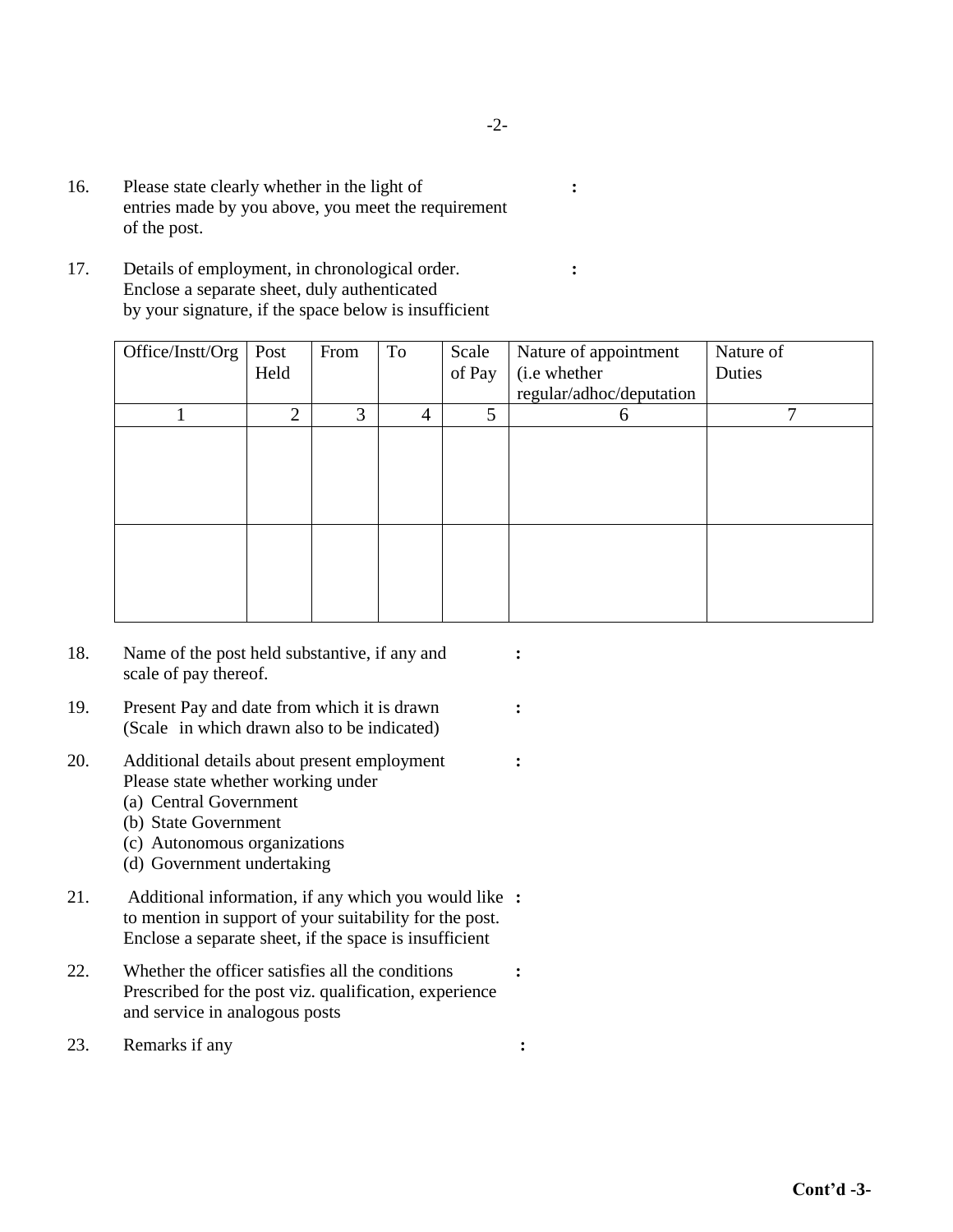24. Demand Draft No **:**…………………….. Date:……………. Amount:………………………………

Signature of applicant

| (Employer) |
|------------|

### **CERTIFICATE TO BE RECORDED BY THE EMPLOYER WHILE FORWADRDING THE APPLICATION**

|                                                            | Certified | that | the | particulars                                       | filled | $\mathbf{b}$ v | Shri/Smti |                                                                         |
|------------------------------------------------------------|-----------|------|-----|---------------------------------------------------|--------|----------------|-----------|-------------------------------------------------------------------------|
| Designation                                                |           |      |     |                                                   |        |                |           | have been verified and found correct. It is certified that no vigilance |
|                                                            |           |      |     | case is pending or contemplated against Shri/Smti |        |                |           | and his/her integrity is beyond                                         |
| doubt. Character Roll for the last five years is enclosed. |           |      |     |                                                   |        |                |           |                                                                         |

### SIGNATURE OF THE EMPLOYING AUTHORITY WITH STAMPS AND DATE

**\*NB: Last date of submission of applications is one month from the date of publication of this advertisement in the Employment News.**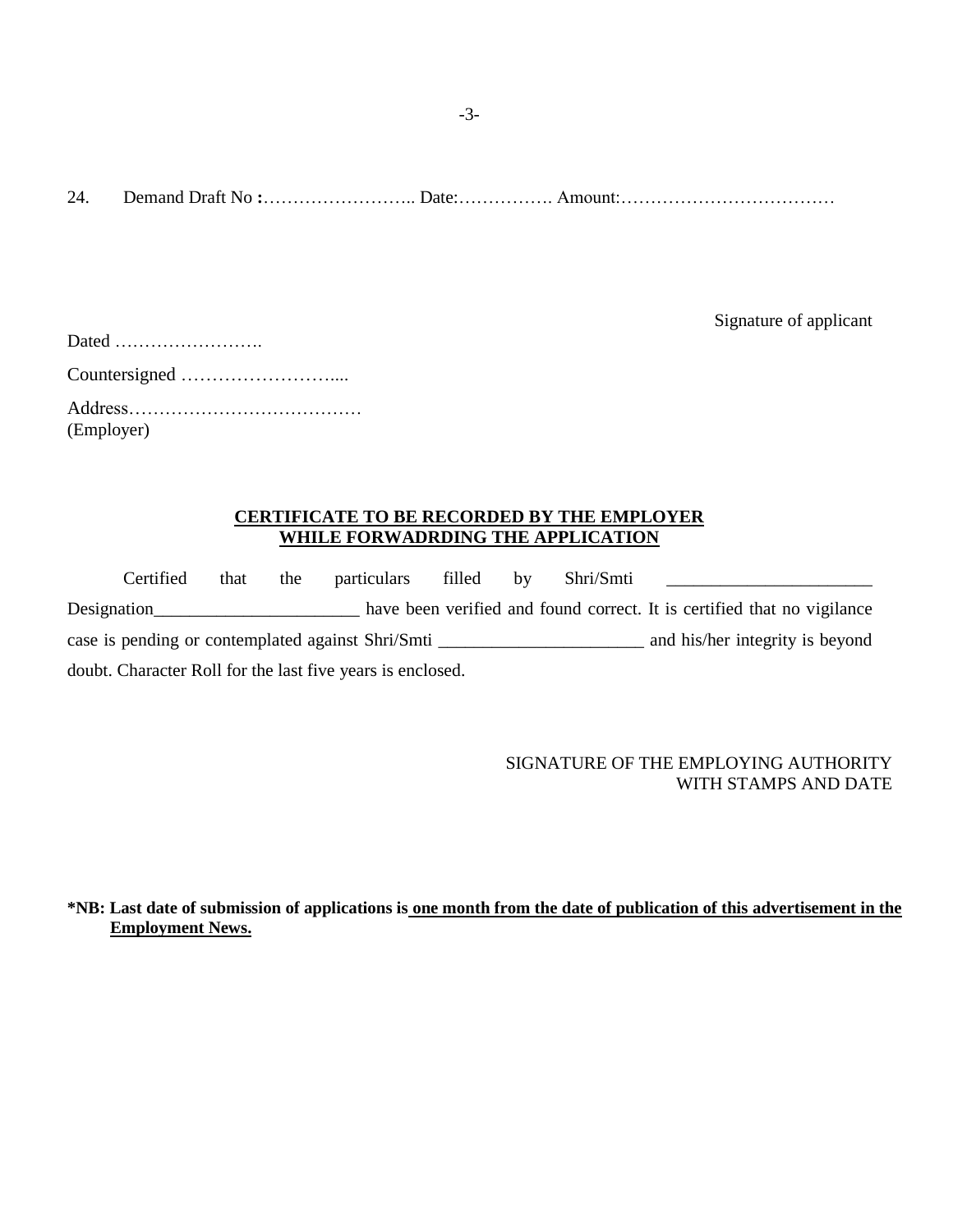## **APPLICATION FORMAT FOR DIRECT RECRUITMENT**

# **North Eastern Indira Gandhi Regional Institute of Health & Medical Sciences, Shillong**

Advertisement No & Date: **…………………………………………………………………………………….**

**APPLICATION FOR THE POST OF………………………………………………………………………………………**

- 1. Full Name in Block letters **:**
- 2. Father's/Husband Name **:**
- 3. Date of Birth **:**
- 4. Age (A**s on the closing date of : submission of applications**)
- 5. Sex (M/F) **:**
- 6. Permanent Address in Full **:**
- 7. Present Address in Full **:**
- 8. (a) Contact No &**:**
	- (b) Email Address **:**
- 9. Nationality (State whether by birth or by domicile)**:**
- 10. Religion **:**
- 11**.** Do you belong to Schedule Caste/Schedule Tribe/OBC (NCL)? **:** (Enclose Copy of valid certificate)
- 12. Do you belong to Economically Weaker Section (EWS)? **:**

(Enclose Copy of Income and Asset Certificate issued by a Competent Authority

- 13. Do you belong to PWDs category (PH/VH/HH) ? : (Enclose Copy of Disability Certificate issued by a Competent Authority)
- 14. Details of Examination passed from Matriculation/School leaving certificate onwards**:**

| SI<br>No. | Name of School/College with<br><b>Address</b> | <b>Examination Passed &amp;</b><br><b>Year of passing</b> | Division/<br><b>Class</b><br>obtained | % of<br>marks<br>obtained |
|-----------|-----------------------------------------------|-----------------------------------------------------------|---------------------------------------|---------------------------|
| 1.        |                                               |                                                           |                                       |                           |
| 2.        |                                               |                                                           |                                       |                           |
| 3.        |                                               |                                                           |                                       |                           |
| 4.        |                                               |                                                           |                                       |                           |

 Affix recent Passport Size Photograph